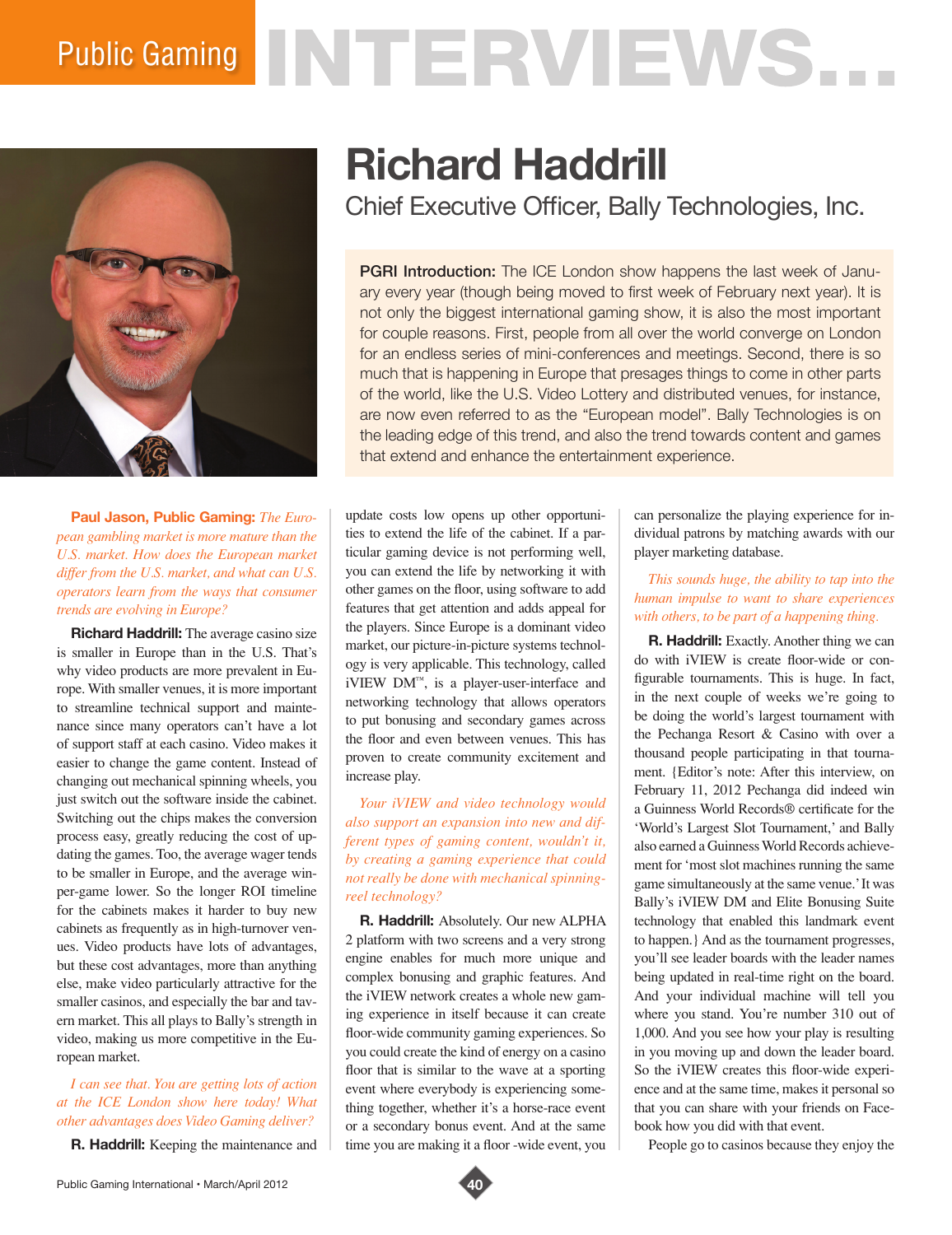social experience of being with other people, playing with other people. Bally's iVIEW takes that to a new level of allowing patrons to participate with hundreds of other participants in the casino.

*Bally's interactive and mobile division promises to integrate a cross-platform solution for its core casino patron - taking the video experience and putting it online as well and give the operator the single view of the player. So let's first talk about it from the operator point of view, then from the player experience point of view.*

**R. Haddrill:** We look at mobile as being every bit as big as the internet for the gaming industry; possibly even bigger. Today we can deliver the most advanced mobile applications to enable the casino to communicate directly with its patrons through their cell phones. Our custom, cloud-based mobile apps offer everything from special offers and promotions to events happening on the casino floor, to entertainment and dining options and social-media communications. Players can access maps that show where all the different games are located and events are happening, schedules of events, shows and tournaments, general info so the guest knows who to contact and where to go for all guest services, all on our mobile platform. We now have more than three million players on our casino mobile apps. Our playfor-free games are very popular. The transition to wagering games will be easily done as enabling legislation makes that legal.

Lotteries have a huge customer base and they are deploying the kinds of outreach programs that successful consumer-services companies have developed. Alerts about jackpot size, closest retailers, and store promotions, and access to second-chance draw applications, can all be pushed to the cell phone. The goal for all the operators is to engage the player in a continual state of communication. It's what the consumer wants. They enjoy that feeling of being connected and being special. We constantly check our cell phone for incoming messages. Players love to see that our trusted lottery operator knows who we are and is staying in touch.

The current emphasis is on these kinds of concierge services. However, we will deliver wager-based games to consumers' cell phones in the near future.

#### *But how about on the internet?*

**R. Haddrill:** Our free-play games are currently very popular in iGaming. Bally's wagering content has been very successful on the casino floor and we are making it available on the internet. Very soon you will see Bally games on social networks as well as approved

wager-based networks. But social free-play will also continue to grow. Bally will announce an i-Gaming and i-poker option within 90 days. But we are ready to ramp up soon, and will be announcing more at our Systems User Conference 9 in early March.

*We talked a few months ago about your concept of a universal player user interface. The protocols that the player uses to navigate the website and the appearance of the content itself would be at least somewhat similar to what they see on the casino floor, or on the VLT's, enabling the player to focus more on the experience of playing than trying to figure out how something works.*

**R. Haddrill:** One of our core strengths is the great player-marketing technology that we've enhanced over many years for our casino customers. This enables our customers to know a lot about the preferences and play styles of each individual player, and create a personalized player experience. And like you said, you don't want to lose them over complex player interfaces. You want to make the player experience very easy and as repeatable as possible. This contributes to a customer- retention strategy since it is uncomfortable to switch to a new system and learn it all over again. The key is to make it easy for the player to switch to you and be more likely to stay with you as well. The more consistency you can have across those user interfaces, the more you'll keep them in your family.

Statistics show that internet gamers will switch sites pretty quickly from one to another based on the latest customer acquisition promotions. So you don't want them to come to your site and find it to be complicated to use.

*Internet-based gaming would seem to require the player to register. The consumer is happy to do that, aren't they, if they get something for free or receive some benefit or incentive. As consumers, we are anxious to make sure the merchant knows who we are when we book an airline flight because we want our frequent flyer miles.* 

**R. Haddrill:** That's a great point. The price the consumer pays to play on the internet is to give up some privacy. That's a reality the consumer has accepted not just in the gaming industry but in all industries. So the consumer is quite used to that and is willing to do that if given an incentive, like free bonus play, a special offer, or a personalized experience in general. The consumer is learning that giving the merchant the ability to customize promotions and specials geared towards their individual preferences is not a bad thing. Players don't want to give up their medical records, but they'll give up their birth date, e-mail address, and some

other basic info and that is all that is needed to track their behavior, customize promotions, and ultimately deliver far more value and entertainment to the consumer.

*Working towards the proverbial market of one.* 

**R. Haddrill:** That is the whole concept behind our iVIEW network. We couple this player communication and secondary wagering network that goes across the casino floor with the marketing database. We learn about the individual likes and dislikes of each player. So, for example, we know to send a promotion for the Italian restaurant instead of the steak restaurant, if that is your preference. From an responsible gaming point of view, we can give the player a bonus play that can be redeemed the following day, or some other tool to encourage them to take a break. The iVIEW network has self-exclusion and stop-loss tools, but also the ability to instruct a host to visit the player to make sure they are doing okay. We even have the technology to take a facial image and have a player implement personal limits and then enforce based on facial recognition. That level of data enables operators to know more about their patrons and effectively use the data, to make their experience even better.

*We have all been under the assumption that there are two different play styles. The lottery player is buying the 'hope and dream', convenience, and impulse. The casino player is focused on the outcome. And the overlap is pretty small. Am I wrong in thinking that social and entertainment games and the technology that is now delivering all varieties of play styles through all different channels is resulting in an increase in that overlap? I'm thinking that the 'hope and dream' player still wants a positive outcome, and the outcomefocused player still wants to indulge in the fun of the hope and dream.*

**R. Haddrill:** Absolutely. Everyone enjoys the thrill of winning money, or even the thrill factor of playing for money whether you win a little or a lot. That would be true for lottery players as well as casino players. And in the casino, we have clearly seen an increase in the popularity of the wide-area progressives that have big jackpots which have more of a life- altering opportunity, similar to the 'hope and dream' that appeals to lottery players, and, lotteries have seen good growth in scratch tickets. So, I do think that as gaming platforms bring about a convergence of the different types of games, and as we get to know the players more, we will continue to evolve the games to appeal to both

…continued on page 54